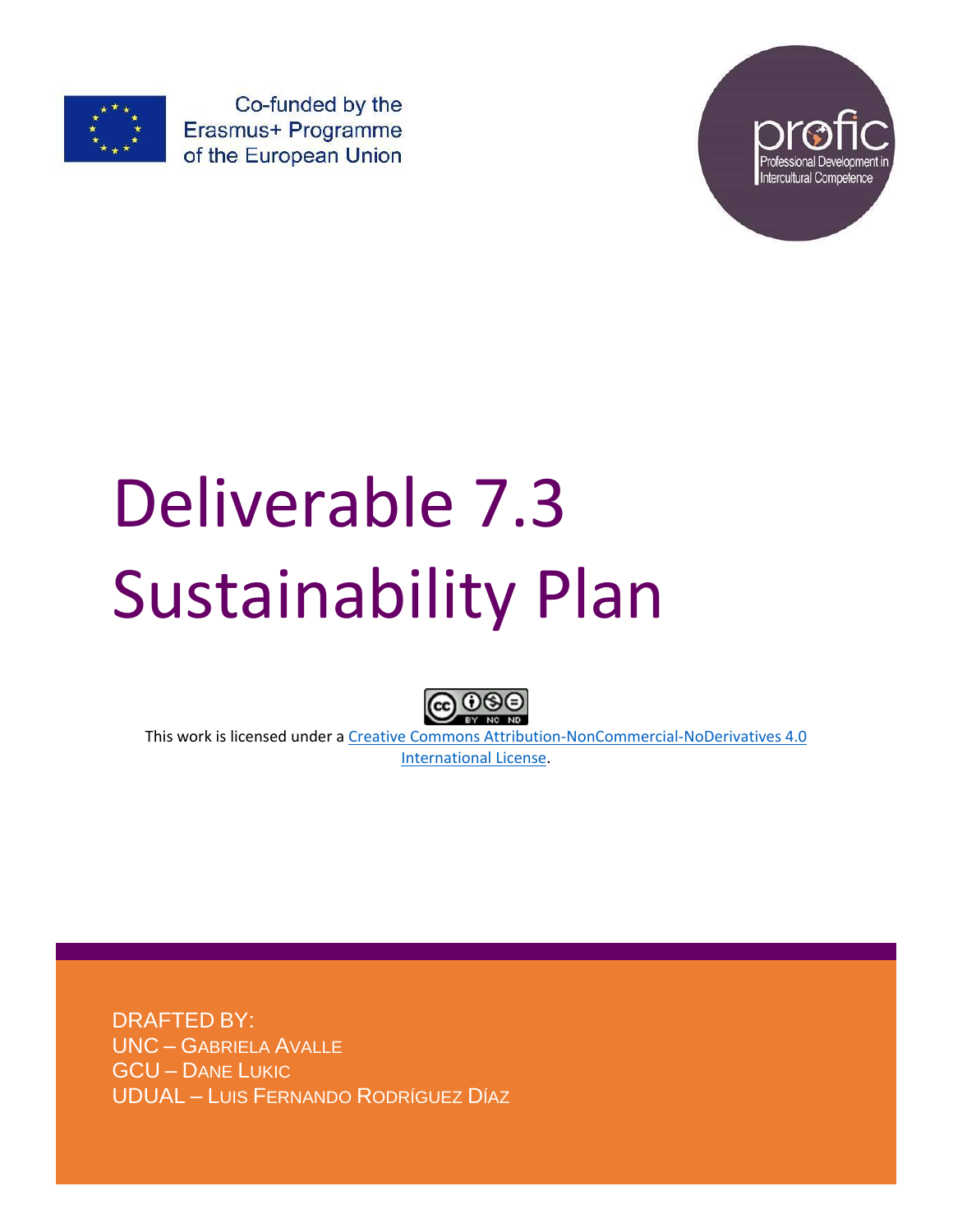

Page | 1



Co-funded by the Erasmus+ Programme of the European Union

# **Document Control Sheet**

| Project                    | <b>PROFIC</b> - Professional Development in Intercultural Competence in |  |  |
|----------------------------|-------------------------------------------------------------------------|--|--|
|                            | <b>Higher Education Institutions</b>                                    |  |  |
| <b>Grant Agreement n.</b>  | 2018-2506/001-001                                                       |  |  |
| <b>Document Title</b>      | Deliverable 7.3 - Sustainability Plan                                   |  |  |
| <b>Lead Beneficiary</b>    | P6 - UNC                                                                |  |  |
| <b>Deputy</b>              | P11 - UDUAL                                                             |  |  |
| <b>WP</b> number           | WP <sub>7</sub>                                                         |  |  |
| <b>Type</b>                | Report                                                                  |  |  |
| <b>Dissemination level</b> | International                                                           |  |  |

|                              | <b>Version</b> | Date       |                                                                | <b>Description</b>                                                                                                                                          |  |
|------------------------------|----------------|------------|----------------------------------------------------------------|-------------------------------------------------------------------------------------------------------------------------------------------------------------|--|
|                              | 1.0            | 31/12/2020 |                                                                | Overall sustainability and related current actions<br>described.                                                                                            |  |
|                              | 2.0            | 13/5/2022  |                                                                | Updated the plan with more concrete activities based<br>on project outputs development and partners' local<br>context during the final Round Table meeting. |  |
|                              | 3.0            | 13/6/2022  |                                                                | Final addition from partners before issuing for singing<br>letter of commitment.                                                                            |  |
| Date                         |                | 13/6/2022  |                                                                |                                                                                                                                                             |  |
| <b>Number of pages</b><br>15 |                |            |                                                                |                                                                                                                                                             |  |
| <b>Authors</b>               |                |            | UNC - GABRIELA AVALLE                                          |                                                                                                                                                             |  |
| <b>Contributors</b>          |                |            | UDUAL - Luis Fernando Rodriguez Díaz, Roberto Escalante; UNC - |                                                                                                                                                             |  |
|                              |                |            |                                                                | Romina Ferrero; GCU - Dane Lukic, Natalia Popielska. Other partner<br>contributions: UNLP, UDG, USGM, UNLA, RUG, UTEC, UDB, UD                              |  |



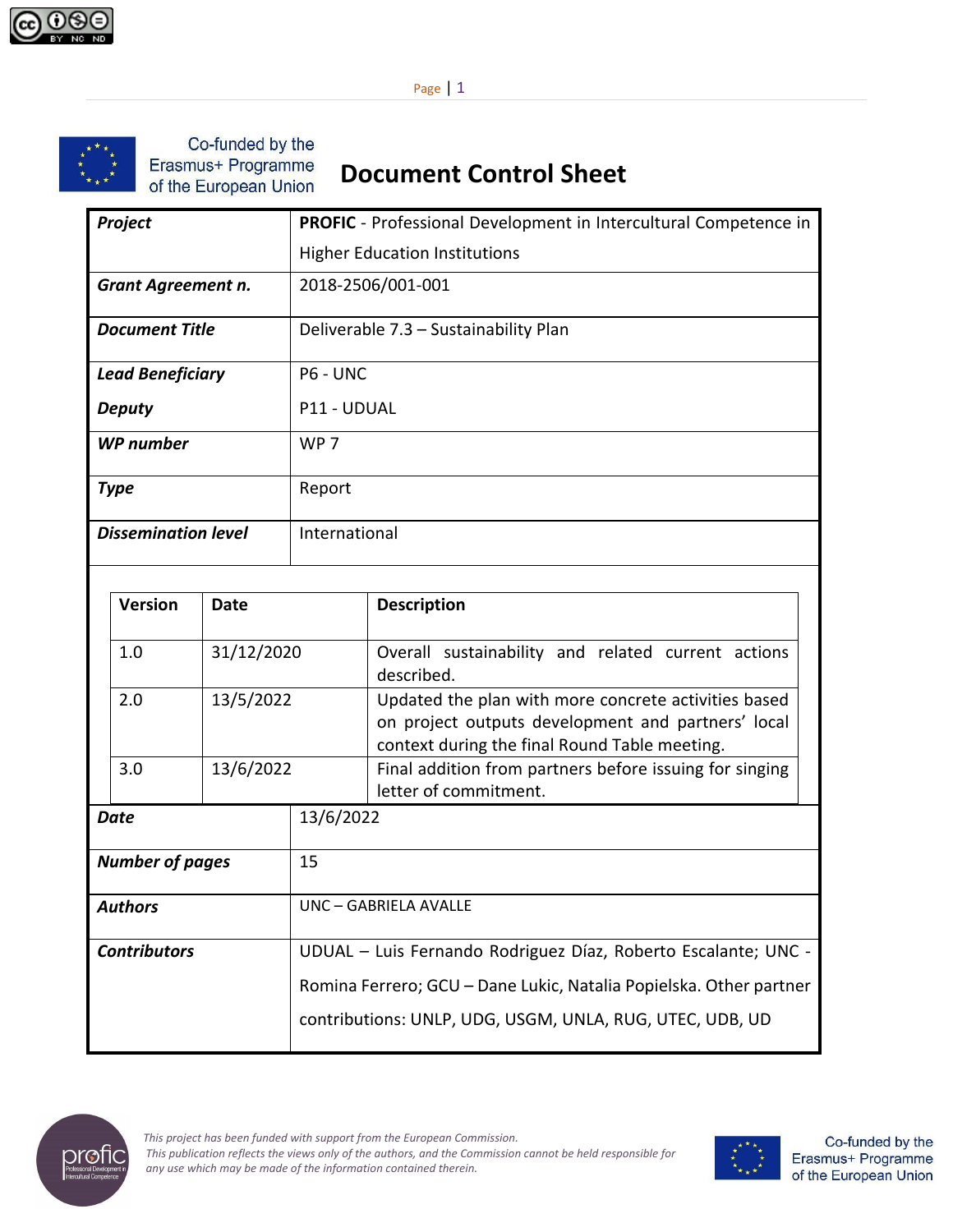

#### **Contents**

| 1. |                                       | <b>BACKGROUND</b>                | 3              |  |  |
|----|---------------------------------------|----------------------------------|----------------|--|--|
| 2. | <b>SUSTAINABILITY IN PROFIC</b>       |                                  |                |  |  |
| 3. | <b>PROCESS</b>                        |                                  |                |  |  |
| 4. | 5<br><b>SUSTAINABILITY OBJECTIVES</b> |                                  |                |  |  |
| 5. | 5<br><b>STAKEHOLDERS</b>              |                                  |                |  |  |
| 6. | 5<br><b>STRATEGIES</b>                |                                  |                |  |  |
| 7. | <b>EXPLOITABLE RESULTS</b>            |                                  |                |  |  |
| 8. |                                       | <b>ACTIONS</b><br>$\overline{7}$ |                |  |  |
|    | 8.1                                   | <b>PROFIC Toolkit</b>            | $\overline{7}$ |  |  |
|    | 8.2                                   | <b>PROFIC Community</b>          | 10             |  |  |
|    | 8.3                                   | PROFIC Website and social media  | 11             |  |  |
|    | 8.4                                   | PROFIC network sustainability    | 13             |  |  |



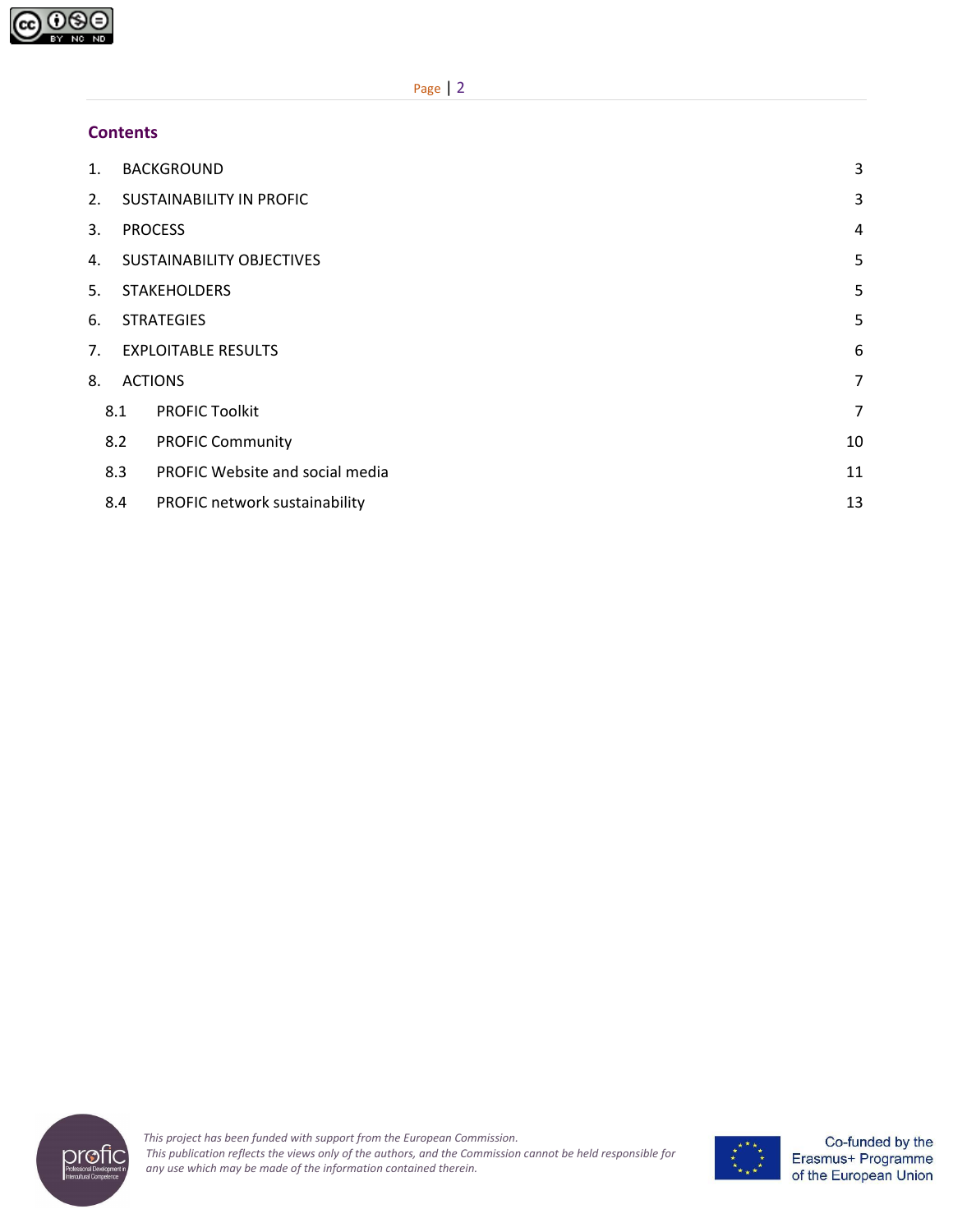

#### <span id="page-3-0"></span>**1. BACKGROUND**

The PROFIC Project responds to the need for Higher Education Institutions to provide their staff and students with intercultural competences, which are the abilities for dealing with culturally diverse environments. These abilities enable effective studying, living and working across different cultural boundaries (Fantini, 2000).

IC is a key characteristic needed for a working life in the ever more global labour market and is seen as one of the key competences for 21st century graduates (EC, 2005; Deardorff, 2009) and, as such, it is an essential part of curriculum design. Studies and our previous research experience reveals academic and administrative staff in Latin American HEI's particularly struggle to develop a solid level of IC themselves and lack support in developing new learning methodologies and technology enhanced ways to integrate it into their curriculums.

The project aims to create more tailored, work-integrated and engaging professional development opportunities for staff to improve their own IC and the ability to support students in developing their intercultural abilities within the curriculum. In order to competently deal with such complex cultural challenges, the PROFIC project will investigate, develop and test a holistic, customized, flexible and reflective professional and curriculum development programme that would provide LA HEI's with increased knowledge, awareness, skills, attitudes and tools to be an intercultural competent professional.

The core partners involved in this project are as follows:

- Glasgow Caledonian University (Glasgow, UK)
- Universidad de la Iglesia de Deusto (UDEUSTO, Spain)
- Università degli Studi Guglielmo Marconi (USGM, Italy)
- University of Groningen (RUG, Netherlands)
- Universidad Tecnológica de El Salvador (UTEC, El Salvador)
- Universidad Don Bosco (UDB, El Salvador)
- Universidad Nacional de Córdoba (UNC, Argentina)
- Universidad Nacional de Lanús (UNLa, Argentina)
- Universidad Nacional de La Plata (UNLP, Argentina)
- Universidad de Guadalajara (UDG, Mexico)
- Universidad Veracruzana (UV, Mexico)

-Association of Universities of Latin America and the Caribbean (UDUAL)

This Sustainability Plan is envisaged as a live document that is reviewed and updated with further actions as the project develops, achieves its objectives and responds to the current pandemic. The Plan will be reviewed periodically and discussed in consortium meetings, including post final Round Table event to ensure that actions planed are most up-to-date and relevant for the context.

#### <span id="page-3-1"></span>**2. SUSTAINABILITY IN PROFIC**

**Sustainability** is the capacity of a project to continue its existence and functioning beyond its lifetime and assuring an effective exploitation of its outcomes.



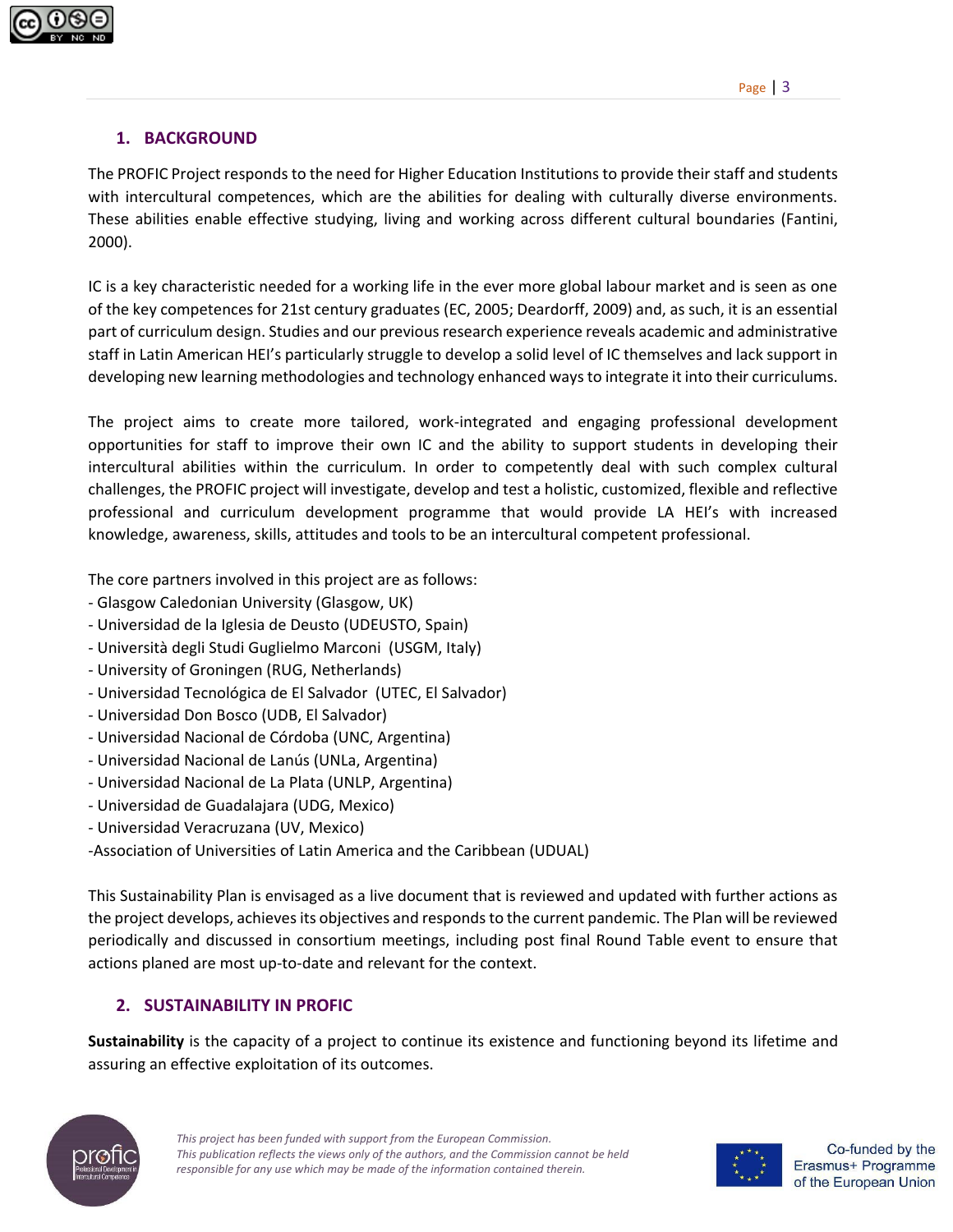

This report presents a **preliminary description of the activities envisaged to ensure sustainability objectives are met,** especially regarding the PROFIC Community and the PROFIC Toolkit. This sustainability aims at ensuring the sustainability objectives are met. In this context, this first version of the plan is a live document produced during the second year of the project which will be regularly updated and optimised while closely following the project implementation, feedback from beneficiaries, the AMC (Advisory and Evaluation Committee), and the change in internal and external contexts.

This Sustainability Plan proposes various strategies for continuing to reach out to the target groups in a sustainable manner and ensure optimal use of the results during and beyond the lifetime of the project. Specifically, the Plan will address the continuation of the PROFIC Community and further use of the PROFIC Toolkit within the partner institutions and across LA HEI's, supporting tools being used for both staff and student learning activities.

The PROFIC project aims to explore the topic of intercultural competence of academic and administrative staff in Latin America and to offer tools for developing intercultural and international capacity of higher education institutions in the region.

The project aims to:

Explore the exact intercultural needs and challenges of academic and administrative staff in Latin American higher education institutions

- Develop a professional development training framework for higher education institution employees that would help them reflect on their practice and increase their intercultural competence

Offer support in the delivery of intercultural learning activities for local and international students

Develop a free, open and online Professional Development in Intercultural Competence Toolkit that would help staff in their own professional development and support student intercultural learning

Develop a network for knowledge exchange and sharing best practices between Latin American and European higher education institutions.

Three key Outcomes of the project relevant for sustainability are the PROFIC Toolkit which will be an openly available set of tools and guidelines, the PROFIC Community which would serve as a focal point for networking and collaboration for professional development and the PROFIC Website as the focal point for future connections.

# <span id="page-4-0"></span>**3. PROCESS**

PROFIC Sustainability Plan (SP) was devised as a live document produced during the second year of the project and updated following its implementation, particularly the development programme, the toolkit and the community of practice. The main outlines of the SP were introduced during an on-line virtual meeting. Then, a survey was sent in 2020 to all partners to collect contributions describing concrete actions each one would carry out to make sure the sustainability objectives would be met.

The sustainability plan was then drafted by WP 7 (Communication and Dissemination team) following the receipt of survey answers.

During the last partner meeting, all PROFIC partners worked together in updating these inputs, and agreed to keep carrying on initiatives related to the exploitation of the project's outcomes.



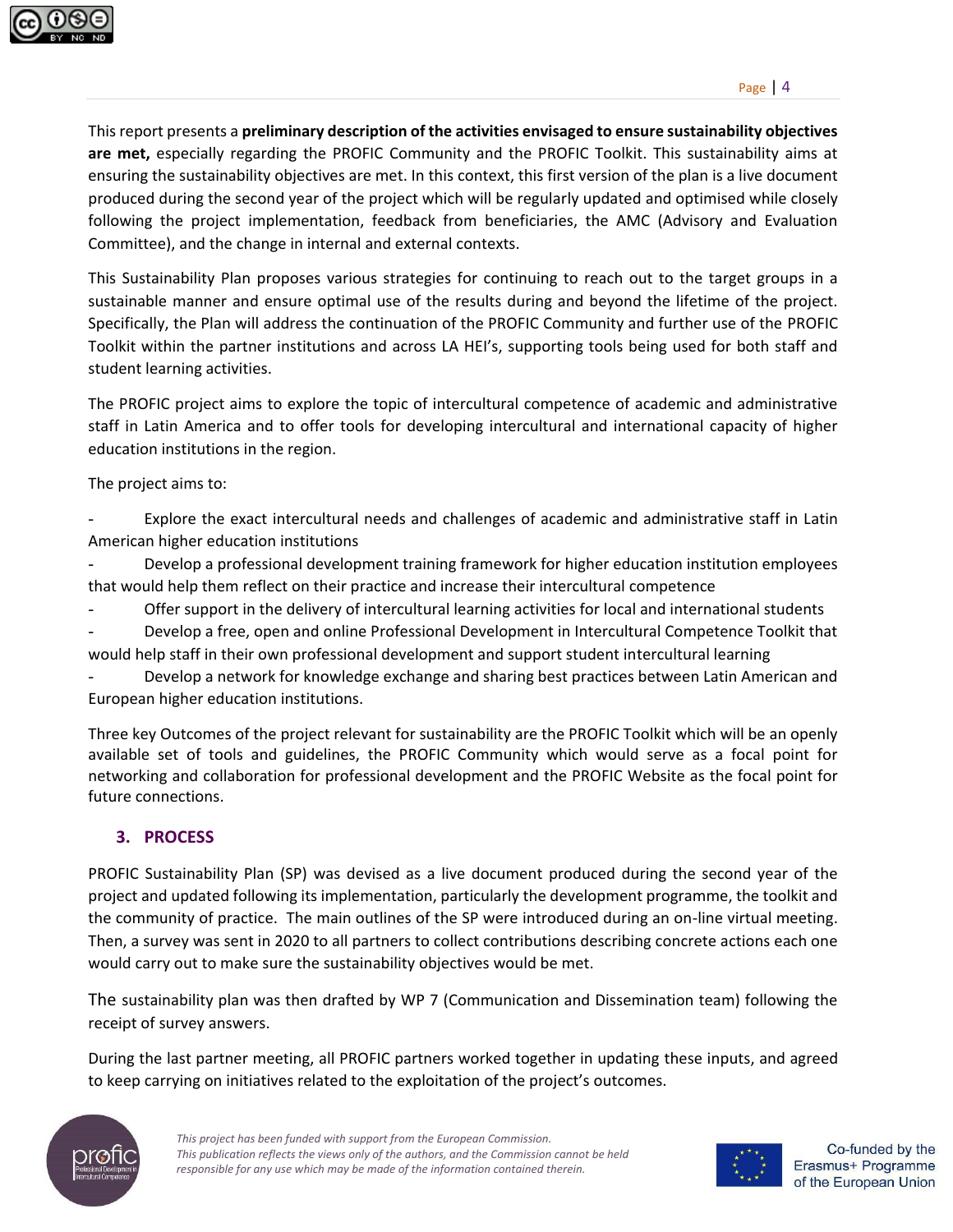

#### <span id="page-5-0"></span>**4. SUSTAINABILITY OBJECTIVES**

#### **Wider objective:**

Overall, the PROFIC sustainability activities will ensure the sustainability of the project's during and beyond the project's lifetime and the EU funding. Partners will continue disseminating the project's main outcomes within their HEIs, as well as other universities in the region.

**Specific objectives:**

- Ensure the implementation of the Toolkit in partner LA HEIs beyond the project lifetime.
- Ensure an active collaboration within the PROFIC Community of Practice
- Ensure dissemination in other LA HEIs and beyond if relevant

#### <span id="page-5-1"></span>**5. STAKEHOLDERS**

Sustainability of the PROFIC outputs is fundamentally linked to the development of solid relations and partnerships between the project and all relevant stakeholders that will contribute to maintain and disseminate these outputs once the Erasmus+ funding ends.

This sustainability plan aims at ensuring strong cooperation with the following stakeholders at the local, national and international level:

- Policy makers
- Academic and administrative staff of the participating universities
- Other LA universities
- Students in partner LA HEIs and European partners

Although foreseen sustainability actions will focus on dissemination of the outputs in LA HEIs, universities in other regions of the world interested and supporting IC are also potential stakeholders.

#### <span id="page-5-2"></span>**6. STRATEGIES**

PROFIC's sustainability strategies rely mainly in its **collaborative** and **communication and disseminationbased** approach.

**Collaborative approach:** each partner is directly involved (whether as a leader or as a deputy leader) in at least one Work Package (WP) or specific activity within a WP. Although WPs are led by an institution who will take responsibility for the coordination, deliverables and quality of tasks, other partner institutions will take an active role in contributing to all WPs based on their role and expertise. This collaborative and participative approach is important for internal quality assurance, ownership of the project, an exchange of knowledge and long-term sustainability of the collaboration. As the main lead and overall coordinator for all WPs, GCU ensures that the activities are complementary rather than overlapping. Furthermore, in order to ensure the equality of and ownership between EU and LA regions, the project includes deputy coordination by UTEC, an institution situated in LA.

**Communication and dissemination**: sustainability activities are included in WP7 (Communication and Dissemination – C&D). This is because effective C&D plays a crucial role in impacting stakeholders and ensuring optimal use of the results during and beyond the lifetime of the project.



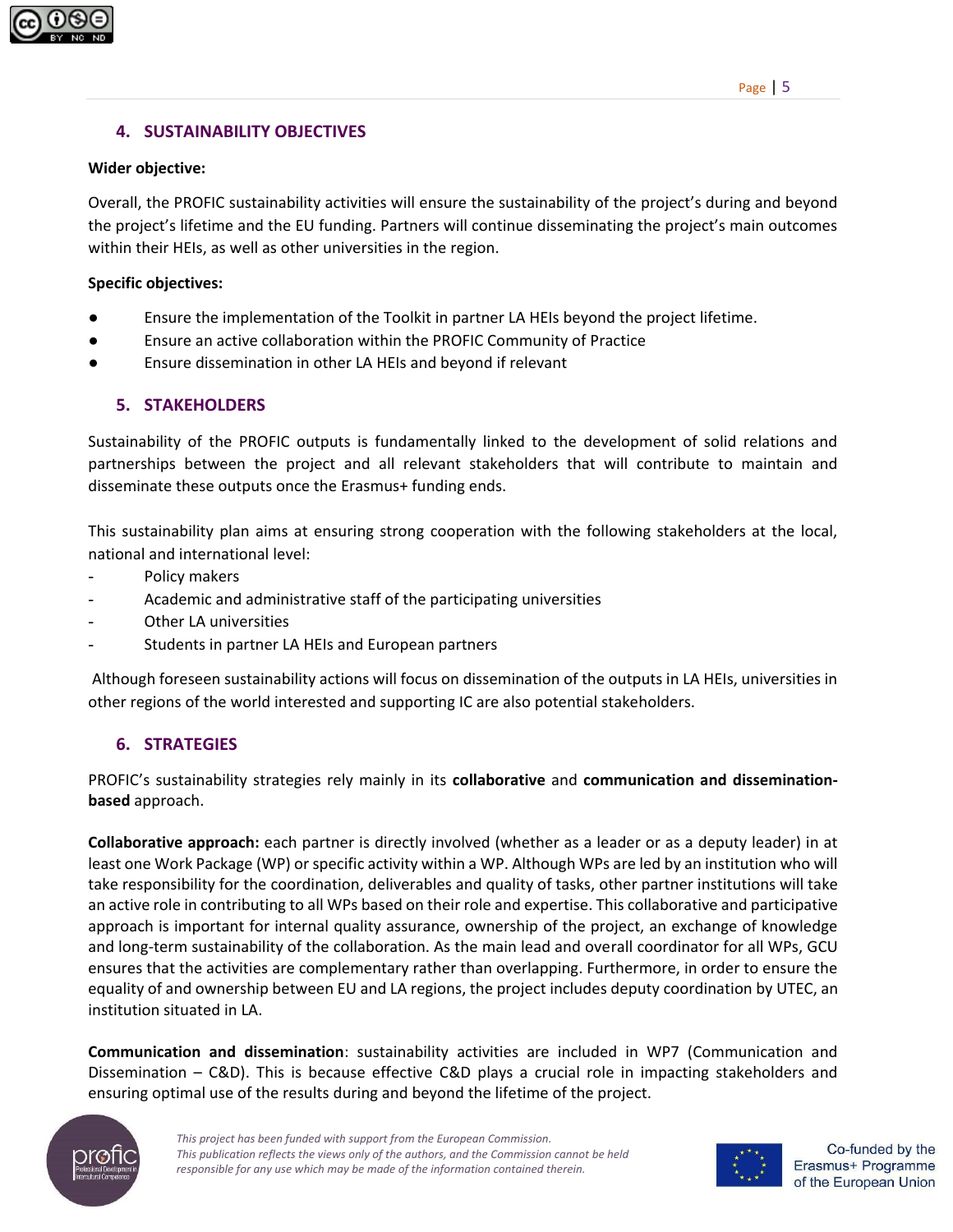

Strategies will focus in three pillars:

\* **Maintaining** activities/ outputs Strong involvement/ownership of PROFIC team

\* **Developing** activities/ outputs Involvement of users within the Consortium

\* **Disseminating** activities / outputs Involvement of external users/other LA HEIs Intersectoral cooperation

#### <span id="page-6-0"></span>**7. EXPLOITABLE RESULTS**

Three key Outcomes of the project relevant for sustainability are

**The PROFIC Toolkit** which is an openly available set of tools and guidelines. The Toolkit is a free open educational resource (OER) to support HEIs in intercultural learning and teaching.

**The PROFIC Community** which would serve as a focal point for networking and collaboration for professional development. It is a network of knowledge exchange and sharing of good practices between Latin American and European HEIs in the field of curriculum development of Intercultural Competences.

**The PROFIC Website and social media** as the focal point for future connections.

The Coordinator (GCU) will take long term responsibility for updating the Toolkit together with input from Partners and future users. In addition, WP8 will incorporate specific measures for the long-term continuation of the PROFIC online platform, social networking tools and network activities. In these tasks the project will be supported by UDUAL and UNC to ensure that there is a long-term communication strategy between partners.

Where appropriate, alternative income streams will be identified, including public-private funding, internal and external investment and in-kind resources. All project partners see IC development as a long-term challenge and goal beyond the project lifetime and are therefore committed to participating, engaging their staff to contribute to the PROFIC Community.

The PROFIC Website will be the main point of communication with all internal direct and indirect beneficiaries. All partners, led by UDUAL who is in charge of this activity, commit to maintaining and updating the website as the main point of reference for dissemination and updates, as well as the main link to more collaborative PROFIC Community.

The PROFIC online community of practice (PROFIC Community) was established as part of WP7. The PROFIC Community in the first instance include project partners and their staff who have undergone PROFIC Learning Programme who will act as future champions and internal and external dissemination and exploitation



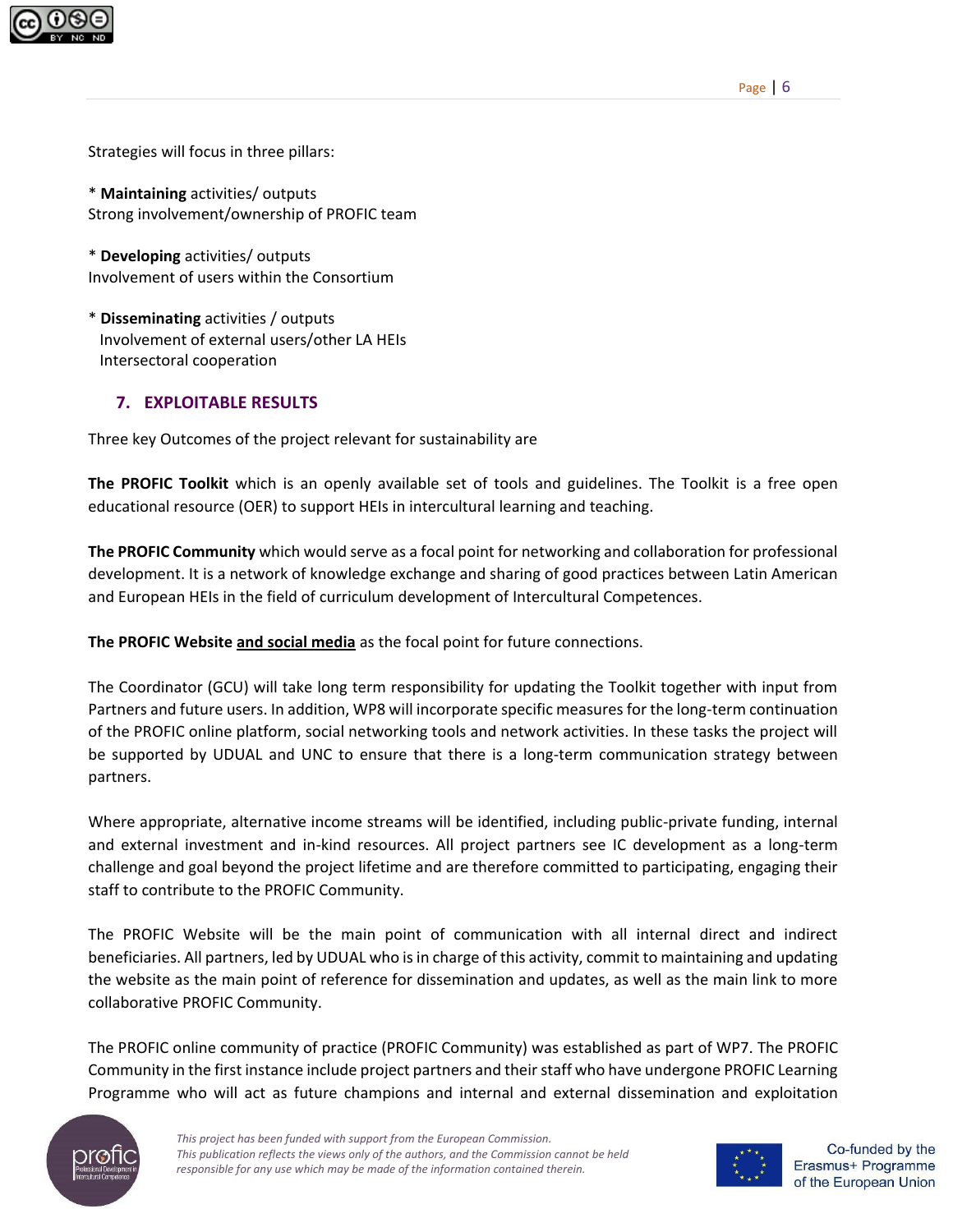

multipliers. The PROFIC Community also included examples of case studies and activities drawn from staff who took part in the PROFIC Professional Development during the project, with participants' consent. These examples of case studies can ensure knowledge management and are a useful tool for future institutions and individuals who would like to benefit from the PROFIC approach and Toolkit. The Community was initially using the Moodle platform during WP4, WP5 and WP6 when the institutional participating and training development needed to be internal and password protected. After completion of the partner institutions staff training it has been discussed and agree within the consortium to move the PROFIC Community to a LinkedIn group to enable easier access, participants' agency and wider engagement beyond project partners. Post project completion the Coordinator will be responsible for maintaining the Community Platform assisted by UNC, with contribution from all partners and rotational leadership in the first 12 months after the project completion. Upon expiry of the first 12 months' post project another round of rotational leadership an coordination will be discussed and agreed in a further post-project sustainability meeting.

The PROFIC Community would be used for collaboration through the online LinkedIn platform, newsletters, future events and project ideas. The PROFIC Community will partner with the EU Strategic Partnership EQUiiP for long term exchange of know-how, future project development and connection between LA and EU HEI's. All project partners see IC development as a long-term goal beyond the project lifetime and are therefore committed to participating, engaging their staff to contribute to the PROFIC Community as well as managing the Community online platform.

A crucial factor for the sustainability of the network is the involvement of UDUAL which has already established a wide spanning network of LA HEI's as well as playing a key role in leading policy and practice initiatives for improving capacity and collaboration across LA HEI's. By dedicating their resources to the development of the network beyond the partner countries themselves the project's vision and activities will be promoted throughout the region. UDUAL includes regular dissemination events newsletters as well as UDUAL radio and TV whereby the stakeholders could be reached when the project ends.

The use of dedicated social media will ensure wider connection with indirect stakeholders and all of the connection channels would link back to the PROFIC Community for more pro-active collaboration and engagement. The increasing demand for internationalisation of LA HEI's and the related challenges of having an intercultural competent staff will foster continuing interest in developing capacity in this area and continuation of project impacts well after the project finalisation.

# <span id="page-7-0"></span>**8. ACTIONS**

Each partner will carry out concrete actions to make sure the main outputs developed during the course of the project are sustained following its official end. Specific actions are reviewed periodically as the project develops with the aim of updating the Sustainability Plan. The partners have proposed the following actions which might not include any further sustainability actions following out objectives that will arise after the project completion:

# <span id="page-7-1"></span>*8.1 PROFIC Toolkit*

**USGM c**ontribution for the exploitation and dissemination of the PROFIC toolkit will include the following activities: dissemination through the USGM web site, project promotion through the USGM Facebook page



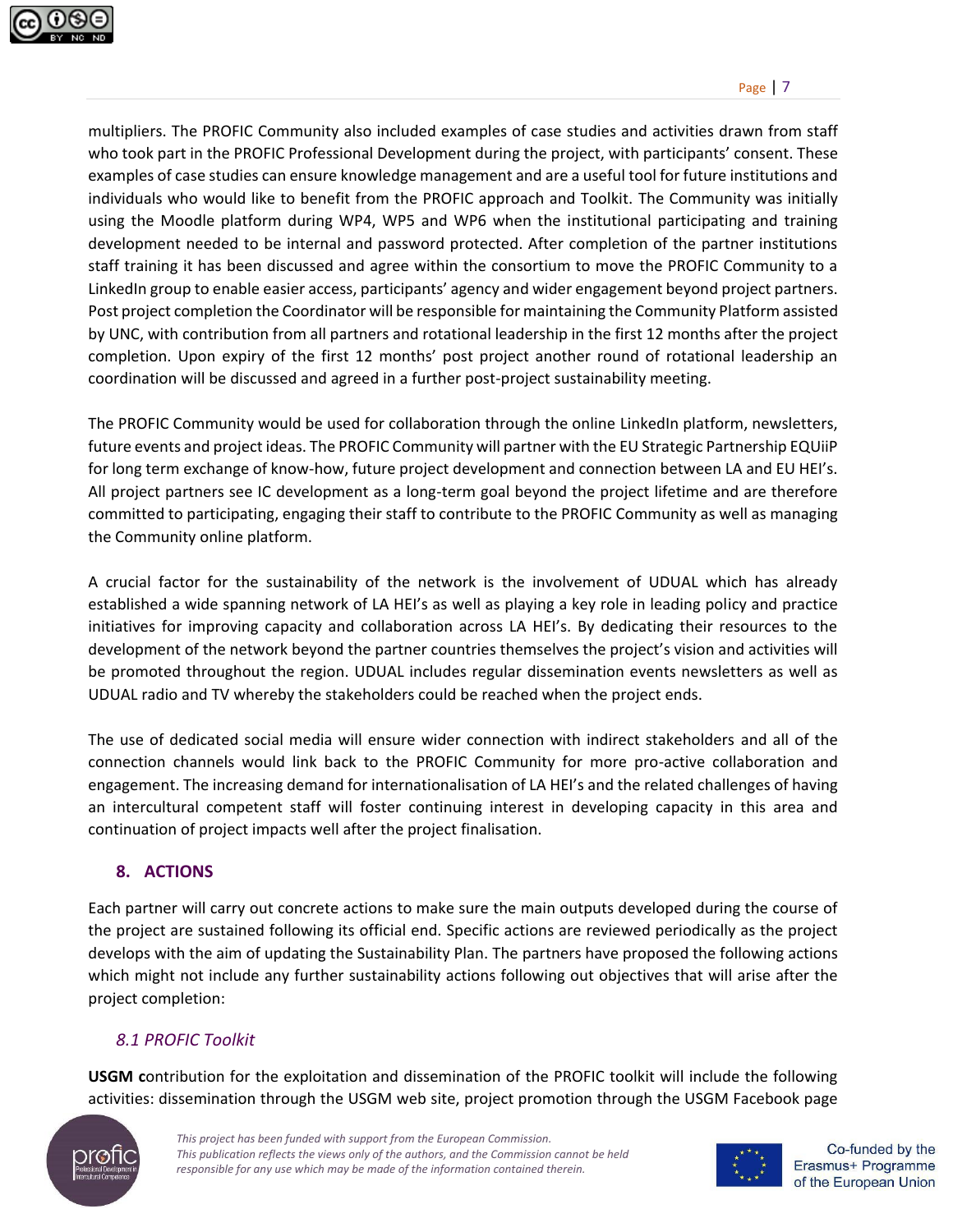

in Italian and English; news/articles drafted periodically on the PROFIC project on the GUGLIELMO MARCONI UNIVERSITY magazine. Professors and students will also be invited to use the PROFIC toolkit though the university newsletters. The Toolkit will be presented also during other relevant national and international project meetings and workshops, that involve academics and university administrative staff.

**UDG** will promote the Toolkit by using Facebook and social media from the global learning centre as well as the participants who attended the PROFIC training. In addition, the CULAGOS website can be utilised to include a section about the PROFIC project and the Toolkit. Finally, CULAGOS staff will share the project outputs with international partners during period Internationalisation conferences. In addition, UV and UDG have collaborated in a virtual project incorporating intercultural competences from the project PROFIC. Furthermore, UDG signed an agreement with UTEC to collaborate in virtual classes incorporating intercultural competences and resources from the PROFIC Toolkit.

**UNLP** will disseminate the Toolkit among focal points (offices in charge of international relations at each one of UNLP 17 faculties, which work jointly with the central International Office) and all Faculties, regardless their participation in the development program. The Toolkit will be a vital tool for all UNLP staff. Results will be monitored over a two-year period in order to assess the benefits and results of the Toolkit. During this period, we will collect information on an annual basis. The reports, based on information provided by all Faculties, will allow UNLP to build statistics on the matter of interculturality and provide a deeper insight of which tools were more useful and which ones should be reinforced. UNLP will open an optional call to give an informative workshop for those who wish to implement the Toolkit but haven't participated in the workshop, targeted mainly to the internationalization staff at the Faculties. Commitment of the participants will be encouraged through professional incentives and certifications.

**UDUAL** will ensure dissemination and further utilisation of the Toolkit by implementing its use at PAME (Programa Académico de Movilidad Educativo). PAME is a student exchange program among UDUAL members. The program involves more than 100 universities and Higher Education Institutions from about 12 Latin American countries.

UDUAL will also organise a series of webinars to further disseminate the PROFIC project and its outcomes to affiliated HEIs in August 2022. These webinars will be the starting point for a pilot group made up of a selected number of UDUAL members who will apply the PROFIC toolkit (September 2022). The results will be published in UDUAL media. The implementation of the Toolkit will be discussed in online meetings where all participants will share their experiences and knowledge gained (January/March 2023). UDUAL will also provide training to other LA HEIs who will commit to communicate this activity with the PROFIC logo together with the legend 'Intercultural Capacity Builder' (2023-2025).

**UNC** will provide continued updates and professional development to participants of the development programs and to the rest of the university community. The UNC is committed to reaching the widest possible audience, at a local, national and regional level. The International Office is already creating synergies with members of other projects (such as LISTO), and the administrative staff union in order to continue implementing the toolkit once the project's formal cycle is over. The UNC will also implement the toolkit within the Internationalisation Committee (made up of representatives from its 15 Faculties).



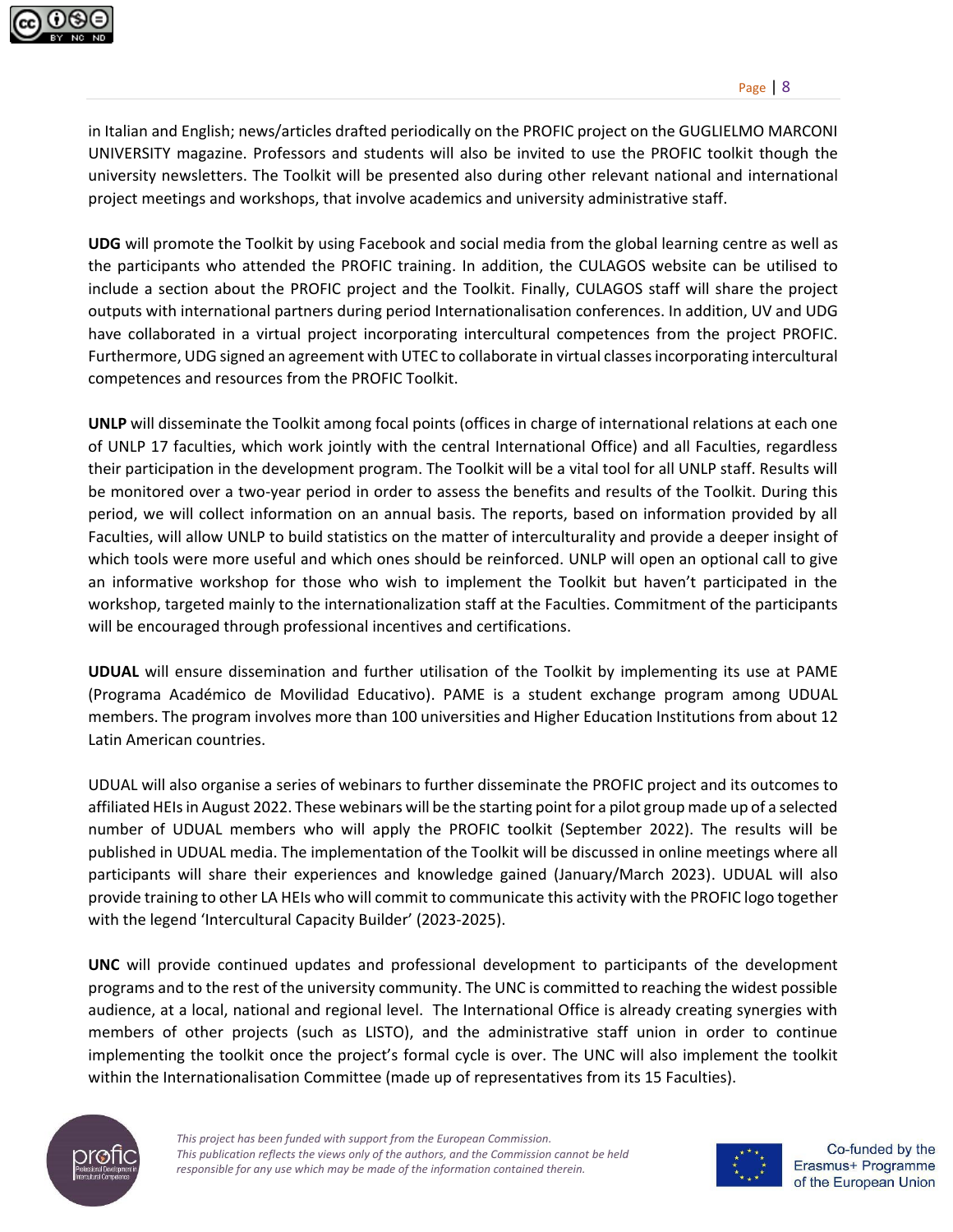

UNC has successfully achieved support for two projects by the Argentina Ministry of Education, both approved in January 2022, regarding the development of cultural competencies from two different approaches. Those projects include two main proposals regarding:

1. Support to virtual strategies (Ministry of Education to OIR's): ProCoDII (UNC) -Training: Intercultural Competence, Intercultural Passport, Academic Recognition (Harmonization), Virtual mobility and COIL

2. Strengthening of IRO's Strategy of communication along intercultural guidelines - Strengthening of IRO's Strategy of communication along intercultural guidelines-international audience and local audience looking outside) international audience and local audience looking outside)

**UDB** will implement the PROFIC training and make it a part of their staff development in the future as well. They will also further share the Toolkit in their networks by the end of November 2022. The intercultural competence will be developed through a course addressing the graduates of UDB via the 'Diplomado en orientación labora'l in the first semester of 2023.

Also, UDB will schedule annual workshops with staff members related to intercultural competence using the orientations of the Toolkit by November 2022 and by the end of June 2023. Finally, UDB will incorporate the intercultural competence as a transversal element of their academic curriculum innovation process starting 2023.

**UTEC** will introduce a staff development policy to include intercultural competence as a key aspect of staff ability for modern education, in line with United Nation's Sustainable Development Goals (UNSDGs), especially Inclusive Societies and Quality Education.

UTEC will also create open classrooms with topics about interculturality. Conferences about interculturality will be given every 3 months to students and professors. The impact of the activities implemented will be evaluated in one or two years.

**UNLa** will Implement the PROFIC training and make it a part of their staff development. In particular, we will train our professors in PROCADO Programme, offer workshops - (second semester of 2022). We will also further share the Toolkit in our Virtual Campus (2022). We will implement the Toolkit elements in a training with social organisations that work and cooperate with our University (2022/2023, first semester). Elements of the intercultural competence development will be integrated for youth that participates in extracurricular activities (Programa de los jóvenes).

**UD** will disseminate the Toolkit within local faculties for adaptation of staff training and student development activities. The Toolkit will also be disseminated with other EU funded and other international projects for cross-fertilisation and utilisation of the developed knowledge.

**UV** will update their provision on internationalizing the curriculum to include intercultural competence elements. UV will share the PROFIC Toolkit through the dissemination channels and events around the internationalization work UV leads around across LA.

**RUG -** Offering workshops based on the toolkit for university staff, taking into account and aligning it to the initiatives that already have been taken and implemented within the university. We will explore possibilities



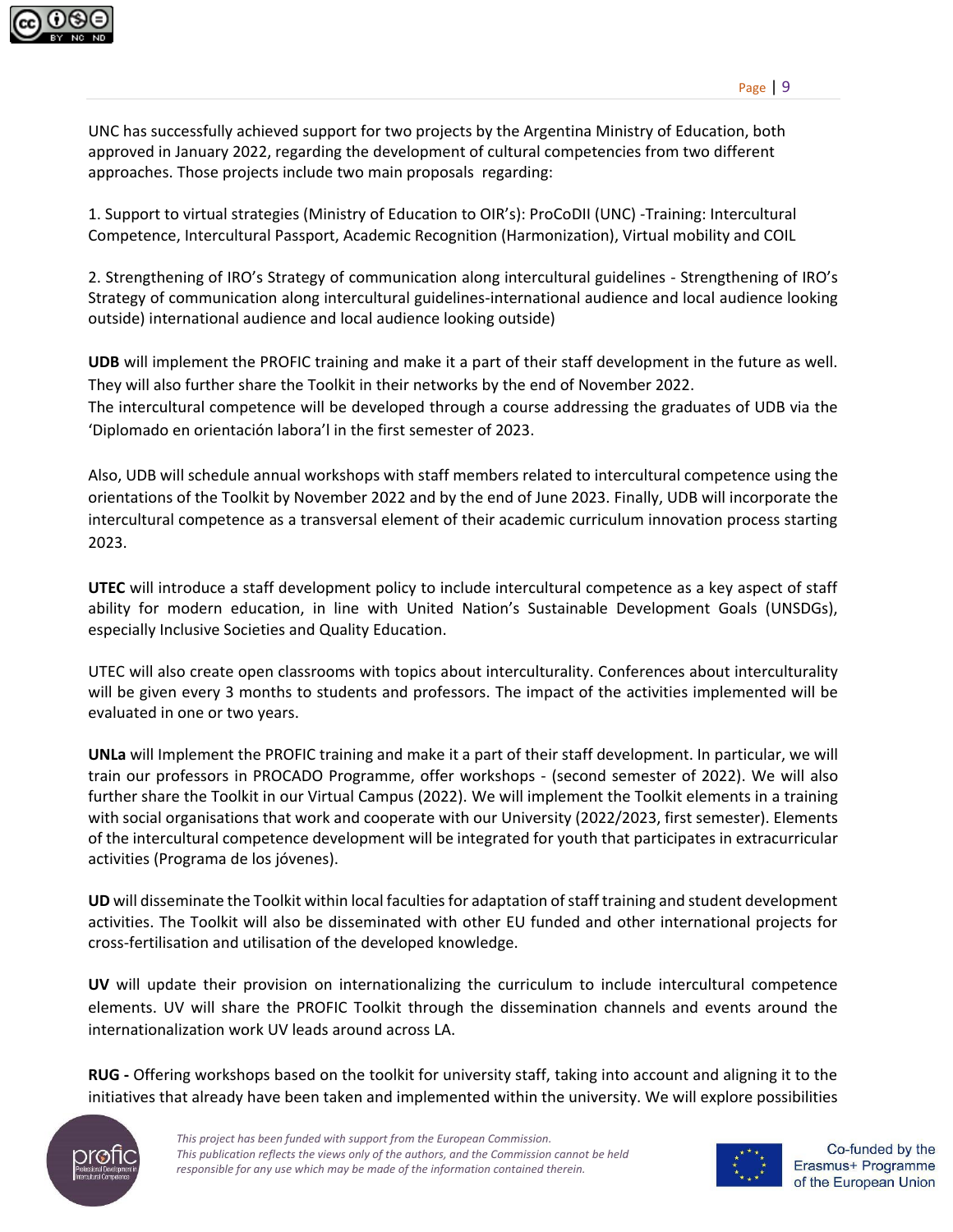

to apply the Toolkit elements in the context of our Tuning - CALOHEE projects. One of the transversal items focussed on in these projects is developing and assessing intercultural competence in at least ten subject areas. This requires training of staff. Expected timeframe 2022-2023.

**GCU** will engage in the following sustainability and impact activities**:** (1) ADSL (Academic Development and Student Learning department) webinar/workshop to raise awareness of resources and scope interest in running full scale PROFIC workshops internally during the academic year 2021/22. (2) To adapt the Toolkit for deployment in blackboard based VLE internally as a community to be ready for internally project - could possibly be linked to a broader structure of internal pedagogic development (PgCAP, Intercultural Training, etc.) but also modularisation - 2023 (3) Research effectiveness of Toolkit format and pedagogic principles - 2023. (4) Explore dissemination of the Toolkit to regional and national Higher Education pedagogic development forums and platforms such as SHED (Scottish Higher Education Developers), QAA Scotland Enhancement Themes or British Council coordinated events - 2022. (5) Explore training programme development teams at point of module delivery planning; for example, the master in Diversity, Equality and Inclusion at GCU New York - 2022. (6) To explore the development of CPD micro credits of modularised approach - 2023-2024.

#### <span id="page-10-0"></span>*8.2 PROFIC Community*

**USGM** - In order to implement the promotion of the project community at least two newsletters will be sent to our university students and/or professor to invite them to join in the Community. In addition, the Community will be disseminated through the social media channels. The month of November 2022 will be dedicated to sharing several posts for disseminating the PROFIC main outputs, among these the Community itself.

**UDG** will liaise with their Internationalisation Office from University of Guadalajara about their webpage where the Community can be disseminated in order to have a wider reach. We will use the LinkedIn space to post about the project in the month when we lead it and contribute in other periods.

**UNLP** will present a test case of successful use of the Toolkit at the UNLP and raise it within the PROFIC Community. In order to improve its use and expand the network of users, UNLP will target mainly to training academic staff (Teacher Assistants, Graduate Assistants, Associate Teachers) in order to raise awareness about the importance of interculturality in the classroom. This way, UNLP would be encompassing a larger universe than senior professors and lecturers.

**UDUAL** is setting up a series of webinars (some of them have already been carried out in 2020) to engage the academic community in raising awareness of intercultural matters, the PROFIC outcomes and establishing the issue in the government's agenda.

**UNC** will administrate the LinkedIn group that will ensure the connection and dissemination of the community of practice. It will work through the members of the Internationalization Committee (made up of representatives from its 15 Faculties) in order to engage new members to the community of practice.



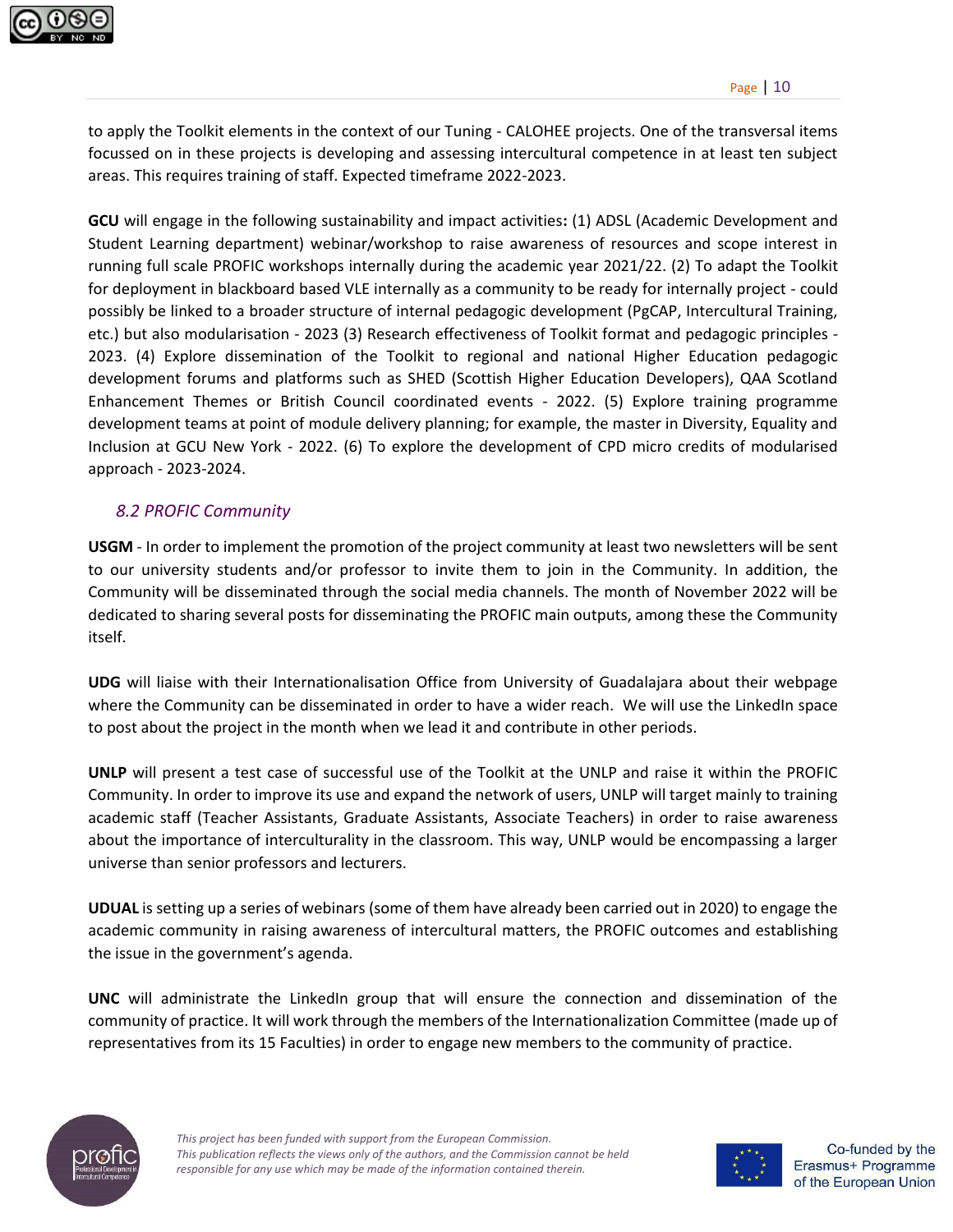

**UTEC** will set up a workshop once a year on intercultural competences with the support of the participants who were part of the PROFIC project and share the results in the PROFIC Community. There will be a meeting at least twice a year with participants to follow up the activities to be implemented for the development of intercultural competences for students.

**UDB** will actively participate in the community that is established by the PROFIC partners and will commit to the agreements that are set. UDB will articulate an institutional micro community that will spread the PROFIC program within the university with the assistance of the participants who have been part of the experience by November 2022.

**UNLa** will engage with the Community sharing all of their activities related to the Toolkit implementation for further discussion and knowledge sharing. UNLa will propose particular activities and posts during its coordination month for the social media.

**UD** will actively participate in the Community and share it with their colleagues. Furthermore, other international partners and project participants can be invited to join the Community if interested.

**UV** will contribute to the PROFIC Community by sharing relevant research and internationalisation activities. Furthermore, the PROFIC programme participants will be invited to share their experiences on implementation after the project duration.

**RUG** will utilise the PROFIC Community to share work done by academics in the EU on student needs regarding the development of intercultural competences as an integral part in degree programmes to discuss and contrast with HE professionals in different parts of the world.

**GCU** will co-lead the PROFIC Community together with the UNC. In addition to regular engagement, posting and reviewing the Community, GCU will engage with the Community in the following ways: (1) Sharing a thought pieces(short essays) on an element that is clearly linked to development of intercultural competence to engage the community with weekly plan of reading and activity e.g. seminal or contemporary reading for online discussion and provoking thought and future activities - 2022. (2) Invite internal actors in championing pedagogic development of intercultural competence in higher education to be active contributors - early 2023.

# <span id="page-11-0"></span>*8.3 PROFIC Website and social media*

**USGM:** Project PROFIC dissemination through the USGM web site (research section) in English <https://www.gmuonline.org/en/research/projects/international-projects> and Italian https://www.unimarconi.it/it/progetti-internazionali

-Project promotion through the USGM Facebook page in Italia[n https://www.facebook.com/unimarconi/](https://www.facebook.com/unimarconi/) and Englis[hhttps://www.facebook.com/MarconiUniversityOnline](https://www.facebook.com/MarconiUniversityOnline) 

- News/articles drafted periodically on the PROFIC project on the GUGLIELMO MARCONI UNIVERSITY magazine<https://www.gmuonline.org/en/gmu-magazine>

Here the list of the magazines with a new on PROFIC project already published (N°15 September/ October2018, N°1 - December/January 2018/19, N°5 - June 2019, N°8 - October 2019, N°3 - May/June 2020, N°4 - June 2022 and future issues)



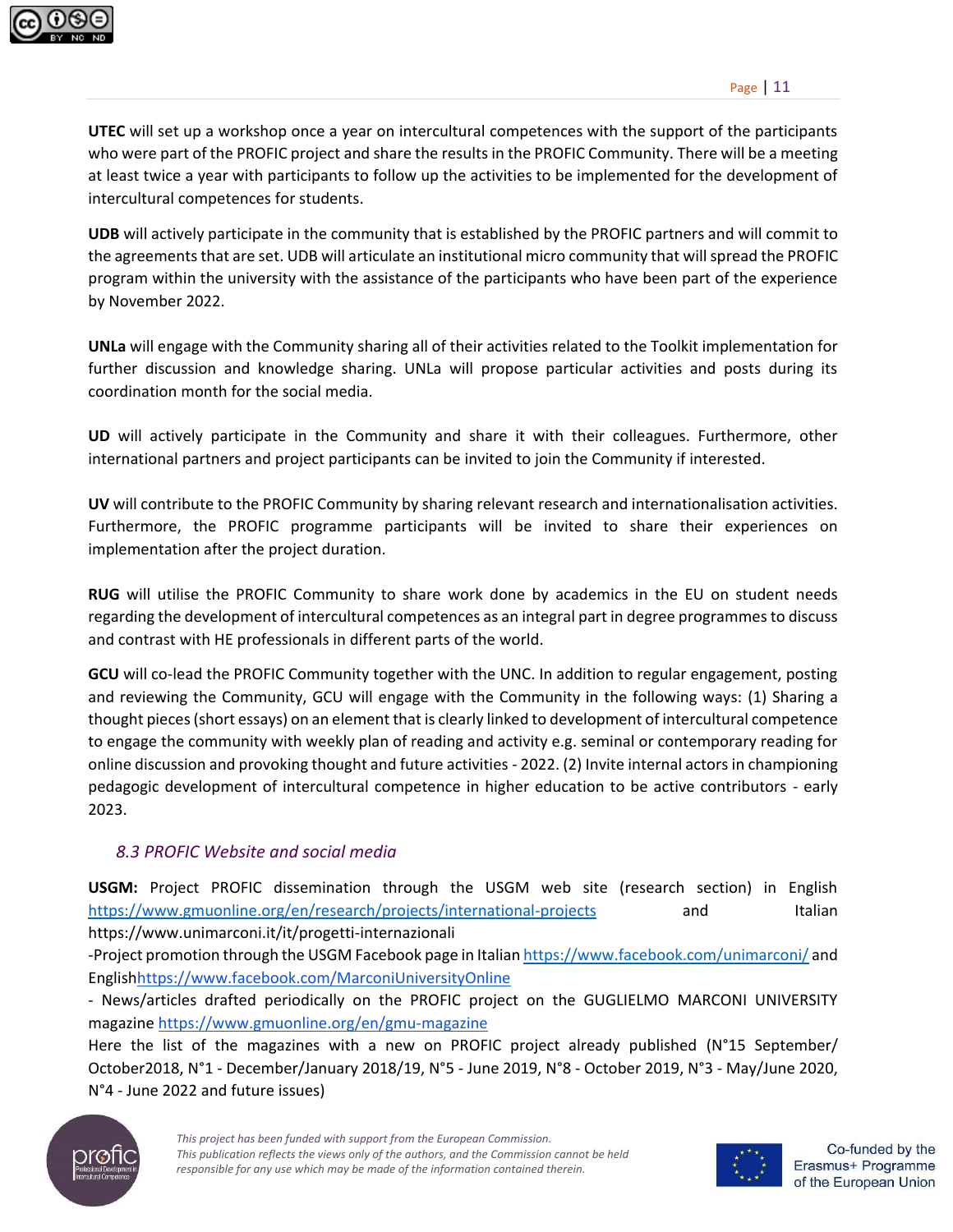

**UDG:** Updating the relevant information about PROFIC and talking about the project on the radio, posting pictures or info graphics linked to the website and social media. Including PROFIC news items from and to the newsletter of the International Office.

**UNLP** will send regularly information about courses and training on interculturality at the UNLP for publication on the website.

**UDUAL** will ensure the continuity of the PROFIC website and its website security certificates.

**UNC** will continue providing assistance to UDUAL in the information updates of the PROFIC website. It will also continue managing together with the members of the C+D team the PROFIC social media and will be the overall administrator of the Community of Practice's resources and updates on LinkedIn.

**UTEC** will continue providing support in the dissemination of the project activities through its website and social networks to be published on the PROFIC website by sharing the activities done at UTEC and their impact on the development of intercultural competences for students and professors.

**UDB -** To generate two pieces of news, opinion articles and other means of communication related to the PROFIC program per year starting from November 2022.

To create at least one audiovisual resource that delivers information related to the project by the end of October 2022.

Finally, to organize a contest amongst staff memes or students that promotes the intercultural competence starting October 2023.

**RUG** - Contributing to the PROFIC website and Facebook (alongside Community).

**UNLA** - Regularly contributing to the PROFIC website and social media.

**UD** - Contributing relevant news items form their international projects on the project website and social media.

**UV -** will continue to contribute to the project website and social media post project duration as well.

**GCU -** (1) Do a take-over of social accounts during lead month for the community of practice - 2022. (2) Ask master students as a live project in the "Digital Marketing, Analytics and Storytelling with Data" module to analyse social media presence and propose a campaign to increase reach - 2x during academic year 2022/23.

The project partners agreed to take particular active responsibility for social media items from point 2.2 (Community of Practice - LinkedIn) and 2.3 (developing website and social media content) for the first year after the project, after which the new round of responsibilities will be reviewed. Although a certain partner coordinates the activities for that month, all partners and further PROFIC Community members are to contribute activities, content and posts. Th[e Table](#page-13-1) *1* below indicates partners' responsibility for social media activities and campaigns for the first 12 months, after which the partners will meet to plan the following year.



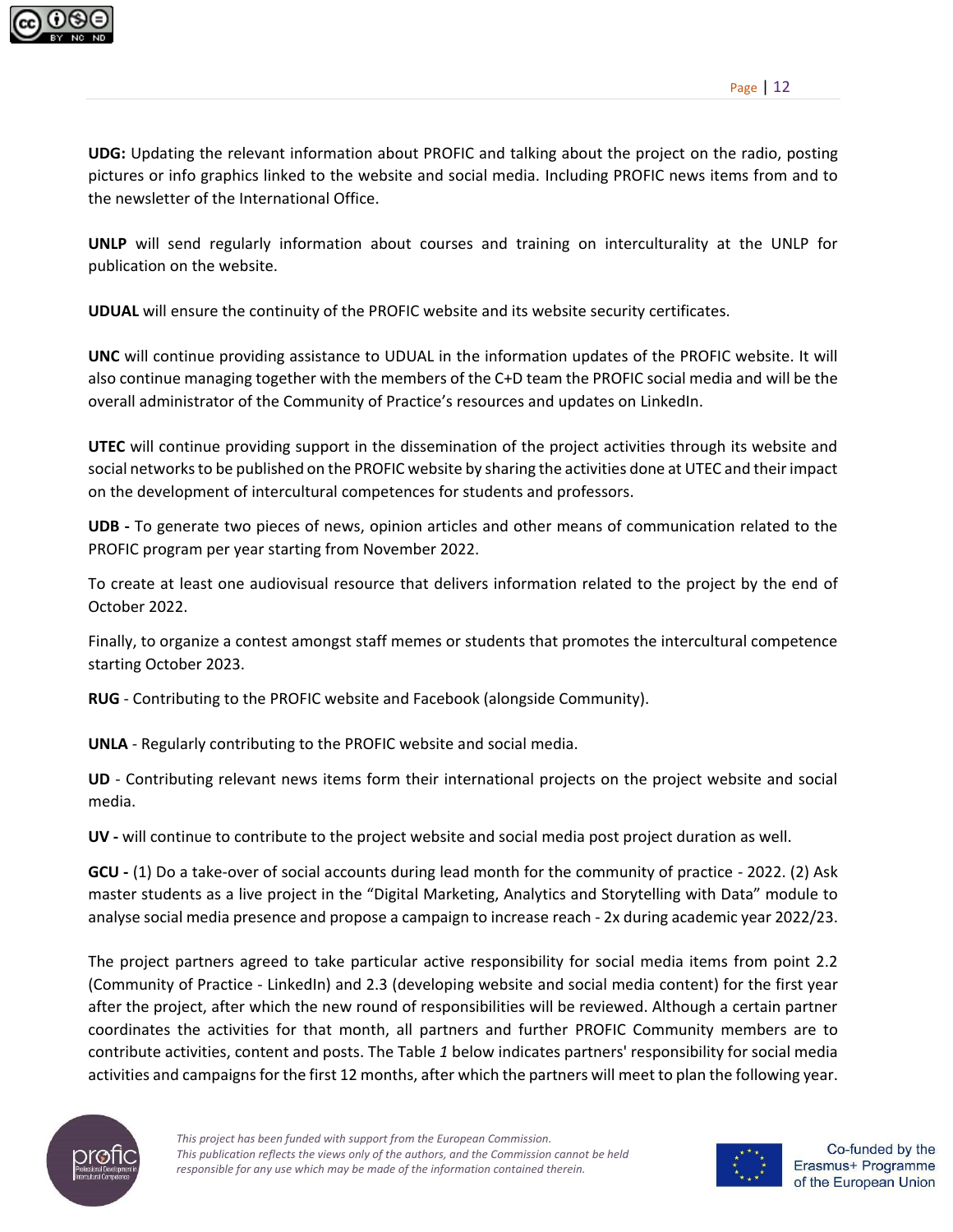

| <b>Partner Institution</b> | Month of social media campaign activities<br>coordination |  |
|----------------------------|-----------------------------------------------------------|--|
| GCU                        | <b>July 2022</b>                                          |  |
| <b>UNC</b>                 | August 2022                                               |  |
| <b>UDB</b>                 | September 2022                                            |  |
| <b>UNLA</b>                | October 2022                                              |  |
| <b>USGM</b>                | November 2022                                             |  |
| UdG                        | December 2022                                             |  |
| <b>RUG</b>                 | January 2023                                              |  |
| <b>UDUAL</b>               | February 2023                                             |  |
| UV                         | <b>March 2023</b>                                         |  |
| <b>UTEC</b>                | April 2023                                                |  |
| <b>UNLP</b>                | May 2023                                                  |  |
| <b>UNC</b>                 | June 2023                                                 |  |

#### <span id="page-13-1"></span>**Table 1 Partner coordination of the communication channels (PROFIC Community, website, Facebook)**

#### <span id="page-13-0"></span>*8.4 PROFIC network sustainability*

Overall, all project partners commit to disseminating the results and exploitable outputs of the project at external events and conferences. The focus on internal impact and sustainability has been described in the sections above and it already demonstrates impact on local institutional policy and practice as well as commitment to furthering that impact by all partner institutions. Also the PROFIC Community will be used as a focal point to continue engaging wider audiences to exchange knowledge in this field, as described above. In addition to these indivcudals institutions and wider community actions, the PROFIC partnership will also review seeking follow up funding to further multiply the impact on professional development both in LA and Europe, as well as other regions that might benefit from the PROFIC lessons learned and development and maintain the network they have established. Some follow-up projects between partners building on the intercultural competence area have already been successful in gaining funding (for example *Innovation and Inclusion* project led by GCU and UV and funded by the British Council and *ProCoDII* project led by UNC and funded by Argentinian Ministry of Education). Further funding support for continuing partnership, mulitilateral and bi-lateral initiatives' will be further explored such as the Newton fund, national research councils, Erasmus Mundus Joint Master in the area and other international collaboration supports.

All partners commit to continue fostering the development of intercultural competencies, increasing awareness, skills, attitudes and tools to academic and non-academic staff and students, and for this purpose